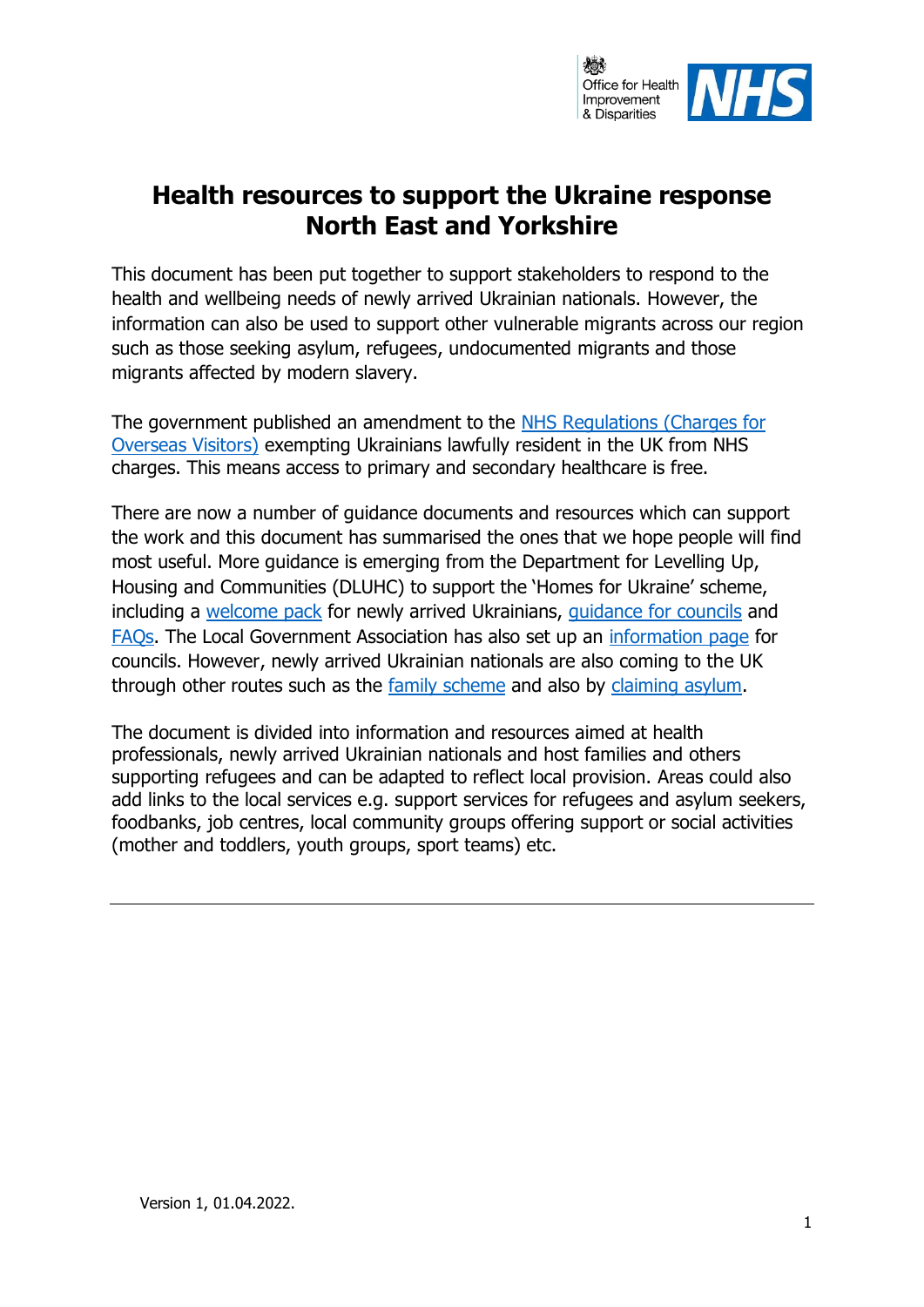

## **Migrant healthcare entitlements**

Resources for health professionals

## **NHS entitlements: Migrant Health Guide**

Guidance on migrant entitlements to NHS services. Link: [NHS entitlements: Migrant health guide](https://www.gov.uk/guidance/nhs-entitlements-migrant-health-guide)

### **Doctors of the World Safe Surgeries Toolkit**

Resources to support general practices ensure that everyone in their community can access the healthcare they're entitled to. Link: [Safe Surgeries Toolkit](https://www.doctorsoftheworld.org.uk/what-we-stand-for/supporting-medics/safe-surgeries-initiative/safe-surgeries-toolkit/)

## **Language interpreting and translation: Migrant Health Guide**

Guidance on ensuring access to interpreting and translation support Link: [Language interpreting and translation: Migrant Health Guide](https://www.gov.uk/guidance/language-interpretation-migrant-health-guide?msclkid=9c94b2ebb0db11ecaf77f81c6382435e)

## **NHS Low Income Scheme**

Patients should be made aware of the need to complete an HC1 form to apply for a HC2 certificate for help with prescription, dental and eyecare costs. Link: [https://www.nhs.uk/nhs-services/help-with-health-costs/nhs-low-income](https://www.nhs.uk/nhs-services/help-with-health-costs/nhs-low-income-scheme-lis/)[scheme-lis/](https://www.nhs.uk/nhs-services/help-with-health-costs/nhs-low-income-scheme-lis/)

## Resources for newly arrived migrants

#### **Doctors of the World - 'How to register with a GP and book a COVID-19 vaccine'**

Translated leaflet and video explaining how to register with a GP and book a COVID-19 vaccine.

Link: [How to register with a GP and book a COVID-19 vaccine](https://www.doctorsoftheworld.org.uk/translated-health-information/?_gr=how-to-register-with-a-gp-and-book-a-vaccine&_paged=4)

## **Doctors of the World - 'Migrants' right to healthcare'**

Translated leaflet explaining migrants' right to healthcare in the UK. Link: [Migrants' right to healthcare](https://www.doctorsoftheworld.org.uk/translated-health-information/?_search=migrants%20right%20to%20healthcare&_gr=navigating-the-nhs-and-right-to-healthcare)

#### **Doctors of the World - 'How the NHS works'**

Translated leaflet explaining the different services within the NHS and how to seek medical advice and healthcare. Link: [How the NHS works](https://www.doctorsoftheworld.org.uk/translated-health-information/?_search=how%20the%20nhs%20works&_gr=navigating-the-nhs-and-right-to-healthcare)

#### **Maternity action – NHS charging information**

Information about NHS charges for maternity care for Ukrainian women and families Link: [Maternity action website](https://eur03.safelinks.protection.outlook.com/?url=https%3A%2F%2Fmaternityaction.org.uk%2Fadvice%2Fnhs-charges-for-maternity-care-for-ukranian-women-and-families-an-information-sheet-to-reflect-recent-government-announcements%2F&data=04%7C01%7CMo.Sadiq%40dhsc.gov.uk%7C510447e84d8c499e2d8508da037b570c%7C61278c3091a84c318c1fef4de8973a1c%7C1%7C0%7C637826125515972582%7CUnknown%7CTWFpbGZsb3d8eyJWIjoiMC4wLjAwMDAiLCJQIjoiV2luMzIiLCJBTiI6Ik1haWwiLCJXVCI6Mn0%3D%7C3000&sdata=dQ30Z92Vutk7X64RtnNahJR032QBeZmm3tOPEhlrc%2BE%3D&reserved=0)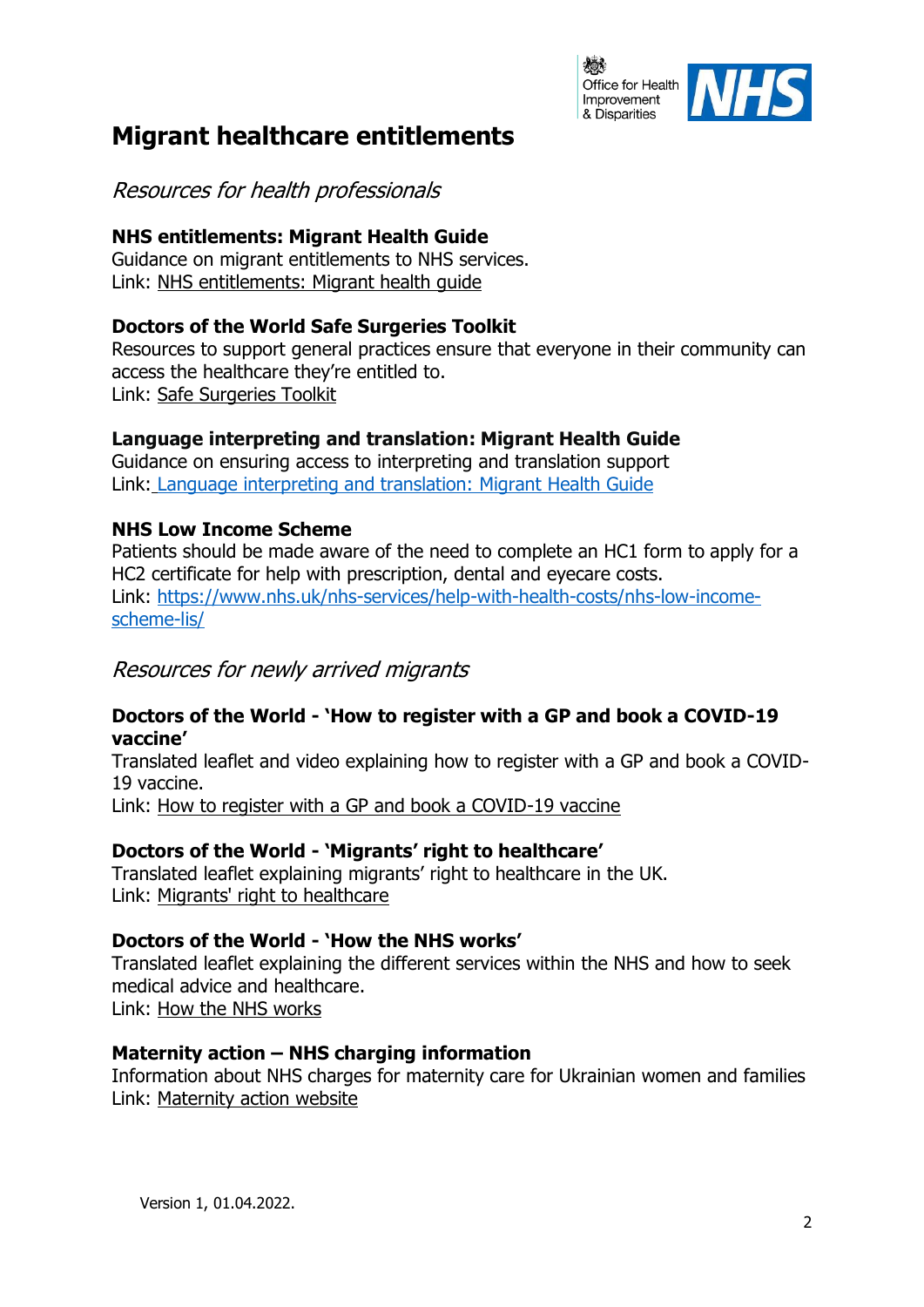

## **Health assessment**

Resources for health professionals

### **Ukraine: Migrant Health Guide**

Advice and guidance on the health needs of migrant patients from Ukraine for healthcare practitioners Link: [Ukraine: Migrant Health Guide](https://eur03.safelinks.protection.outlook.com/?url=https%3A%2F%2Fwww.gov.uk%2Fguidance%2Fukraine-migrant-health-guide&data=04%7C01%7CMo.Sadiq%40dhsc.gov.uk%7C38b36e24e2cf418a0d6a08da037ae13f%7C61278c3091a84c318c1fef4de8973a1c%7C1%7C0%7C637826123540953419%7CUnknown%7CTWFpbGZsb3d8eyJWIjoiMC4wLjAwMDAiLCJQIjoiV2luMzIiLCJBTiI6Ik1haWwiLCJXVCI6Mn0%3D%7C3000&sdata=7J3scHuAc%2Bp1sa9lQO2tli%2FLhhCpHF%2BHC8e%2FY6O6xKM%3D&reserved=0) – GOV.UK

### **UKHSA - Arrivals from Ukraine: Advice for Primary care**

This resource is intended to help primary care professionals to assess and address the health needs of patients from Ukraine. Link: expected soon

#### **RCPCH - Refugee and unaccompanied asylum-seeking children and young people: Guidance for paediatricians**

Information to support health professionals in the assessment and management of children and young people of refugee background, with links to key external information and resources.

Link: [RCPCH website](https://www.rcpch.ac.uk/resources/refugee-unaccompanied-asylum-seeking-children-young-people-guidance-paediatricians)

#### **COVID-19: Migrant health guide**

Advice and guidance for healthcare practitioners on the health needs of migrant patients. It includes links to translated advice and guidance. Link: [COVID-19:Migrant health guide](https://www.gov.uk/guidance/covid-19-migrant-health-guide#covid-19-translated-advice-and-guidance)

#### **Solace: Mental health and wellbeing support for refugees and asylum seekers in the Yorkshire and Humber region**

Therapy service and referral information and training provision for staff. Link: [Solace Webpage](https://www.solace-uk.org.uk/)

#### **Health Stream of Sanctuary**

Webpage hosting a variety of resources relating to health and people seeking sanctuary in the UK. Link: [Resources \(cityofsanctuary.org\)](https://health.cityofsanctuary.org/resources)

Resources for newly arrived migrants

#### **UKHSA translated COVID-19 vaccine information leaflets**

Link: [UKHSA COVID-19 vaccine information leaflets](https://www.gov.uk/government/collections/covid-19-vaccination-programme#leaflets,-posters-and-resources)

## **COVID Explained**

Webpage explaining key facts about COVID-19 aimed at people living in the Yorkshire and Humber. Not available in main Ukrainian languages. Link: [COVID Explained Webpage](https://www.covidexplained.com/)

Version 1, 01.04.2022.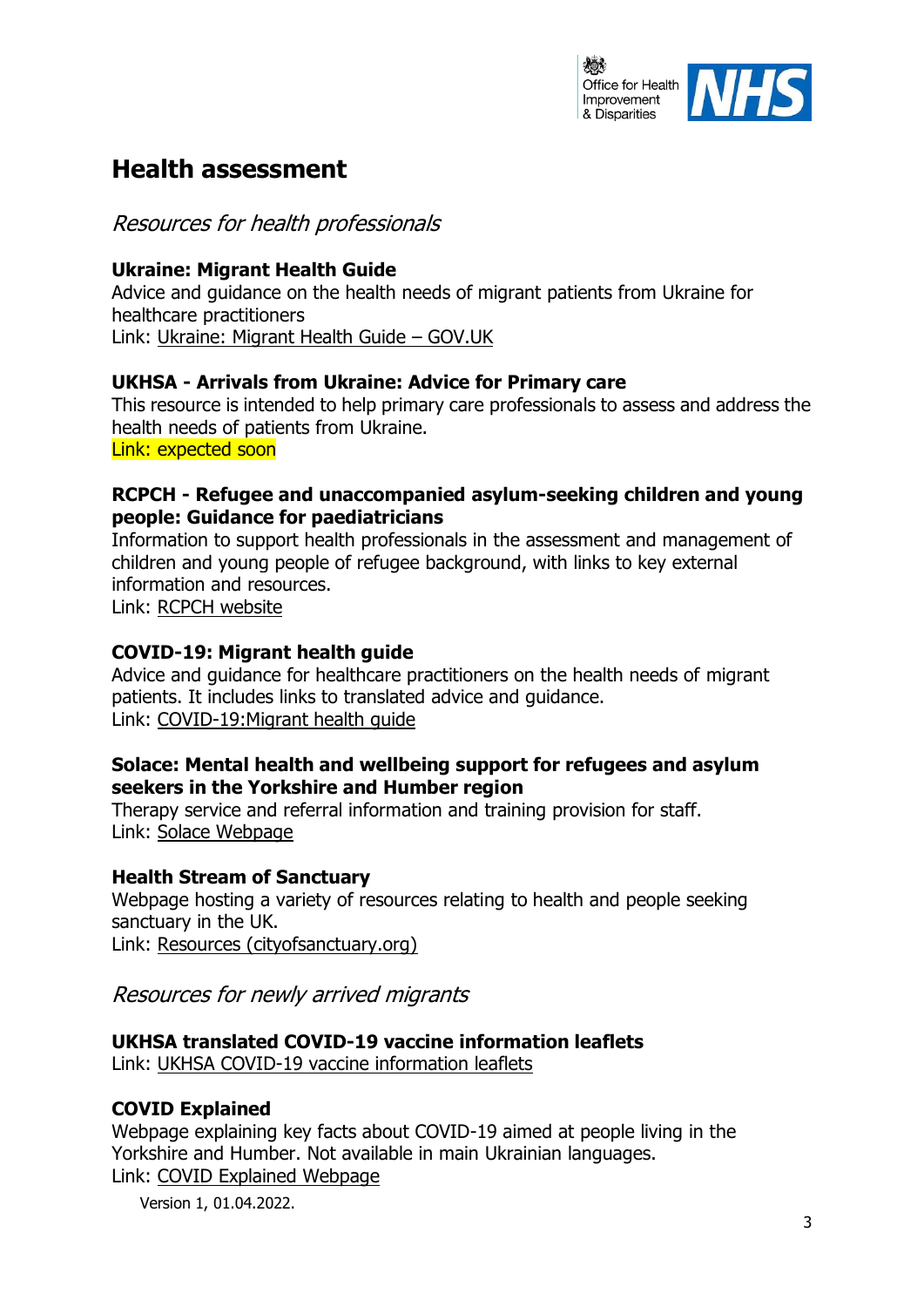

## **Sane Ukraine - Daily online trauma and resilience and support sessions for Ukrainians**

Link: [Sane Ukraine Webpage](https://saneukraineonline.org/)

**Mental health information** by the Royal College of Psychiatrists in [Ukrainian](https://www.rcpsych.ac.uk/mental-health/translations/ukrainian) and [Russian](https://www.rcpsych.ac.uk/mental-health/translations/russian)

**Doctors of the World** translated health information resources in [Ukrainian](https://eur03.safelinks.protection.outlook.com/?url=https%3A%2F%2Fwww.doctorsoftheworld.org.uk%2Ftranslated-health-information%2F%3F_language%3D819110a3fcbfa44a3d422a0a5cdc5af1&data=04%7C01%7CMo.Sadiq%40dhsc.gov.uk%7C6e7061f3ccf54437e15608da08e86215%7C61278c3091a84c318c1fef4de8973a1c%7C1%7C0%7C637832091402823369%7CUnknown%7CTWFpbGZsb3d8eyJWIjoiMC4wLjAwMDAiLCJQIjoiV2luMzIiLCJBTiI6Ik1haWwiLCJXVCI6Mn0%3D%7C3000&sdata=R9UzJBmo6xVthNOssq7uqTPF%2BThStzDL9cMiZkNYtp4%3D&reserved=0) and [Russian](https://eur03.safelinks.protection.outlook.com/?url=https%3A%2F%2Fwww.doctorsoftheworld.org.uk%2Ftranslated-health-information%2F%3F_language%3D035684a03373156245fb5643549a38ee&data=04%7C01%7CMo.Sadiq%40dhsc.gov.uk%7C6e7061f3ccf54437e15608da08e86215%7C61278c3091a84c318c1fef4de8973a1c%7C1%7C0%7C637832091402823369%7CUnknown%7CTWFpbGZsb3d8eyJWIjoiMC4wLjAwMDAiLCJQIjoiV2luMzIiLCJBTiI6Ik1haWwiLCJXVCI6Mn0%3D%7C3000&sdata=fcjioD7DJXnnpZfGuClnBhLdNkoRTvQy5moQiE424oA%3D&reserved=0)

# **Safeguarding**

Resources for health professionals

### **Modern slavery: identifying and supporting victims**

Sets out actions for healthcare staff who suspect that a patient may be a victim of human trafficking and slavery. Link: [Modern slavery: identifying and supporting victims](https://www.gov.uk/government/publications/identifying-and-supporting-victims-of-human-trafficking-guidance-for-health-staff)

#### **Modern slavery victims: referral**

Guidance on referring potential victims of modern slavery/human trafficking to the national referral mechanism. Link: [Modern slavery victims: referral](https://www.gov.uk/government/publications/human-trafficking-victims-referral-and-assessment-forms)

Resources for migrants

#### **Support for victims of modern slavery**

A leaflet outlining the support available for victims of modern slavery. Not available in main Ukrainian languages. Link: [Support for victims of modern slavery](https://www.gov.uk/government/publications/support-for-victims-of-human-trafficking)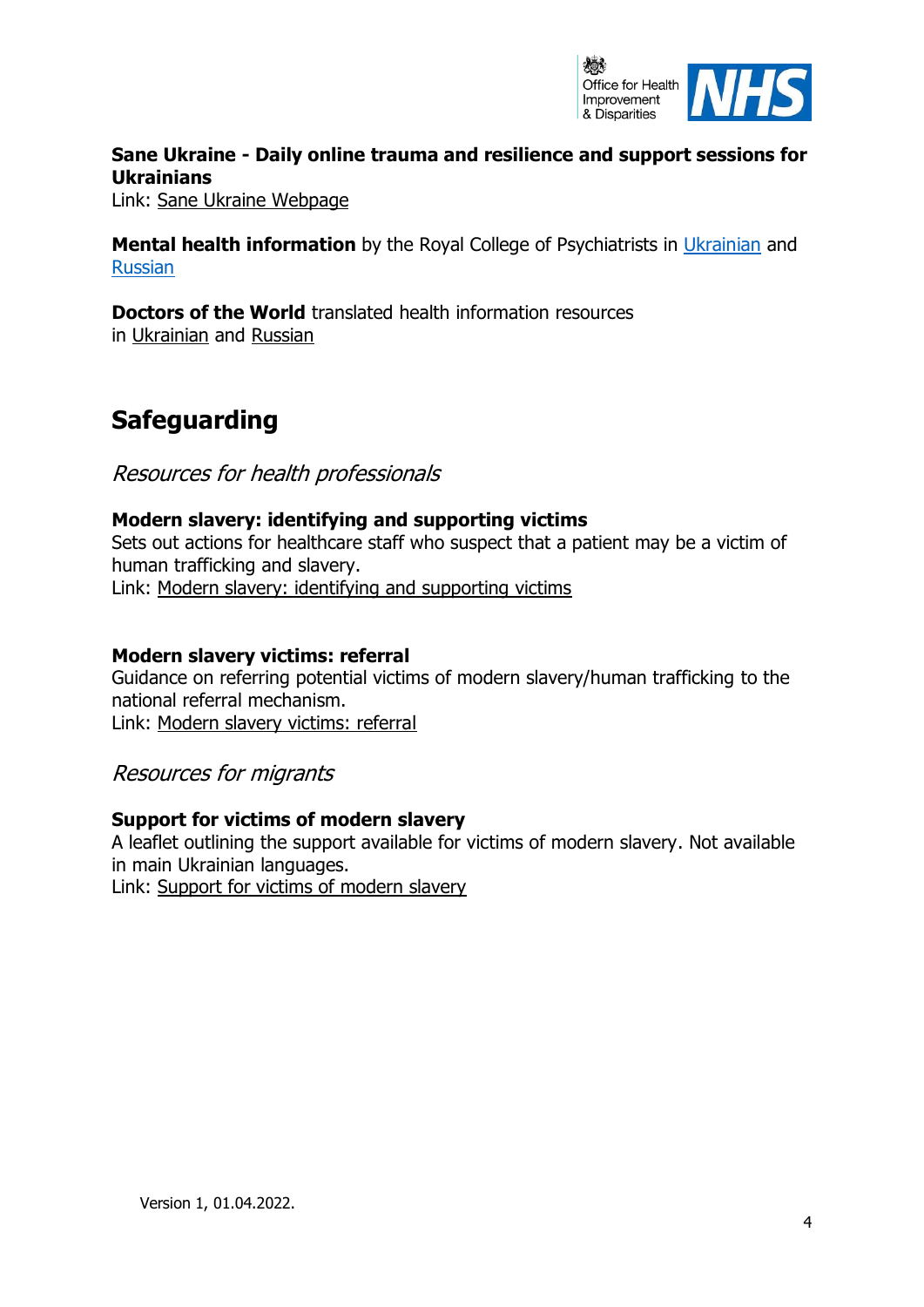

## **Resources for host families and others supporting newly arrived Ukrainian nationals**

#### **RESET: Homes for Ukraine Sponsor Toolkit**

A resource for those sponsoring Ukrainians Link: [RESET Sponsor Toolkit](https://resetuk.org/assets/Homes-for-Ukraine--Sponsor-Toolkit_v1_FINAL-1648486743.pdf)

#### **Refugee Council: Support and advice for people affected by the crisis in Ukraine**

A summary of the Refugee Council's most recent support and information for people affected by the crisis in Ukraine

Link: Go to [www.refugeecouncil.org.uk](http://www.refugeecouncil.org.uk/) and go to information and support and information for people affected by the crisis in Ukraine

#### **British Red Cross resources**

Information and support for Ukrainian nationals Link: [Red Cross resources](https://eur03.safelinks.protection.outlook.com/?url=https%3A%2F%2Fwww.redcross.org.uk%2Fget-help%2Fget-help-as-a-refugee%2Fhelp-for-refugees-from-ukraine&data=04%7C01%7CMo.Sadiq%40dhsc.gov.uk%7C38b36e24e2cf418a0d6a08da037ae13f%7C61278c3091a84c318c1fef4de8973a1c%7C1%7C0%7C637826123540953419%7CUnknown%7CTWFpbGZsb3d8eyJWIjoiMC4wLjAwMDAiLCJQIjoiV2luMzIiLCJBTiI6Ik1haWwiLCJXVCI6Mn0%3D%7C3000&sdata=PpQqNndm5uIX6lhve3U5KpmRYik1CemtVWjw3soKToI%3D&reserved=0)

#### **Migration Yorkshire website**

Information about how to support Ukrainian nationals including housing and sponsorship Link: Migration Yorkshire [information on how to support Ukrainian refugees](https://eur03.safelinks.protection.outlook.com/?url=https%3A%2F%2Fwww.migrationyorkshire.org.uk%2F%3Fpage%3Dsupporting-ukrainians&data=04%7C01%7CMo.Sadiq%40dhsc.gov.uk%7C38b36e24e2cf418a0d6a08da037ae13f%7C61278c3091a84c318c1fef4de8973a1c%7C1%7C0%7C637826123540953419%7CUnknown%7CTWFpbGZsb3d8eyJWIjoiMC4wLjAwMDAiLCJQIjoiV2luMzIiLCJBTiI6Ik1haWwiLCJXVCI6Mn0%3D%7C3000&sdata=jq7KLUYQPRkkqLwxB8PT5xt1opS3t6D%2FZBSSBBkNKrg%3D&reserved=0)

#### **UK Government website**

Information about how to support those who have been forced to flee their homes because of the invasion. Link: [Ukraine: what you can do to help](https://eur03.safelinks.protection.outlook.com/?url=https%3A%2F%2Fwww.gov.uk%2Fgovernment%2Fnews%2Fukraine-what-you-can-do-to-help%3Futm_medium%3Demail%26utm_campaign%3Dgovuk-notifications-topic%26utm_source%3Dddb0930b-8699-44c7-a74a-0360bca456c4%26utm_content%3Ddaily&data=04%7C01%7CMo.Sadiq%40dhsc.gov.uk%7C38b36e24e2cf418a0d6a08da037ae13f%7C61278c3091a84c318c1fef4de8973a1c%7C1%7C0%7C637826123540953419%7CUnknown%7CTWFpbGZsb3d8eyJWIjoiMC4wLjAwMDAiLCJQIjoiV2luMzIiLCJBTiI6Ik1haWwiLCJXVCI6Mn0%3D%7C3000&sdata=foiO8LgvtI%2F%2FhgicVtyIl7Gxo%2FvFABrZFtj1UUJlRto%3D&reserved=0)

#### **Ukraine Advice Project UK**

Webpage providing free UK immigration advice for people fleeing Ukraine Link: [Ukraine Advice Project UK webpage](https://advice-ukraine.co.uk/)

#### **[The Association of Ukrainians in Great Britain \(AUGB\)](https://www.augb.co.uk/index.php)**

A body for Ukrainians and those of Ukrainian descent. It exists to develop, promote and support the interests of the Ukrainian community in the UK. There are a number of [branches](https://www.augb.co.uk/branches.php) across Yorkshire.

#### **VITA SafeREFUGE Information for hosts and host communities**

Link: [SafeREFUGE Webpage](https://vita-network.com/saferefuge/#hosts)

#### **VITA SafeREFUGE Welcome Pack**

Template Welcome Pack for hosts to complete for their guests. Link: [SafeREFUGE Welcome Pack](https://vita-network.com/wp-content/uploads/2022/03/VITA_SafeRefuge_HostPack-FINAL.pdf)

Version 1, 01.04.2022.